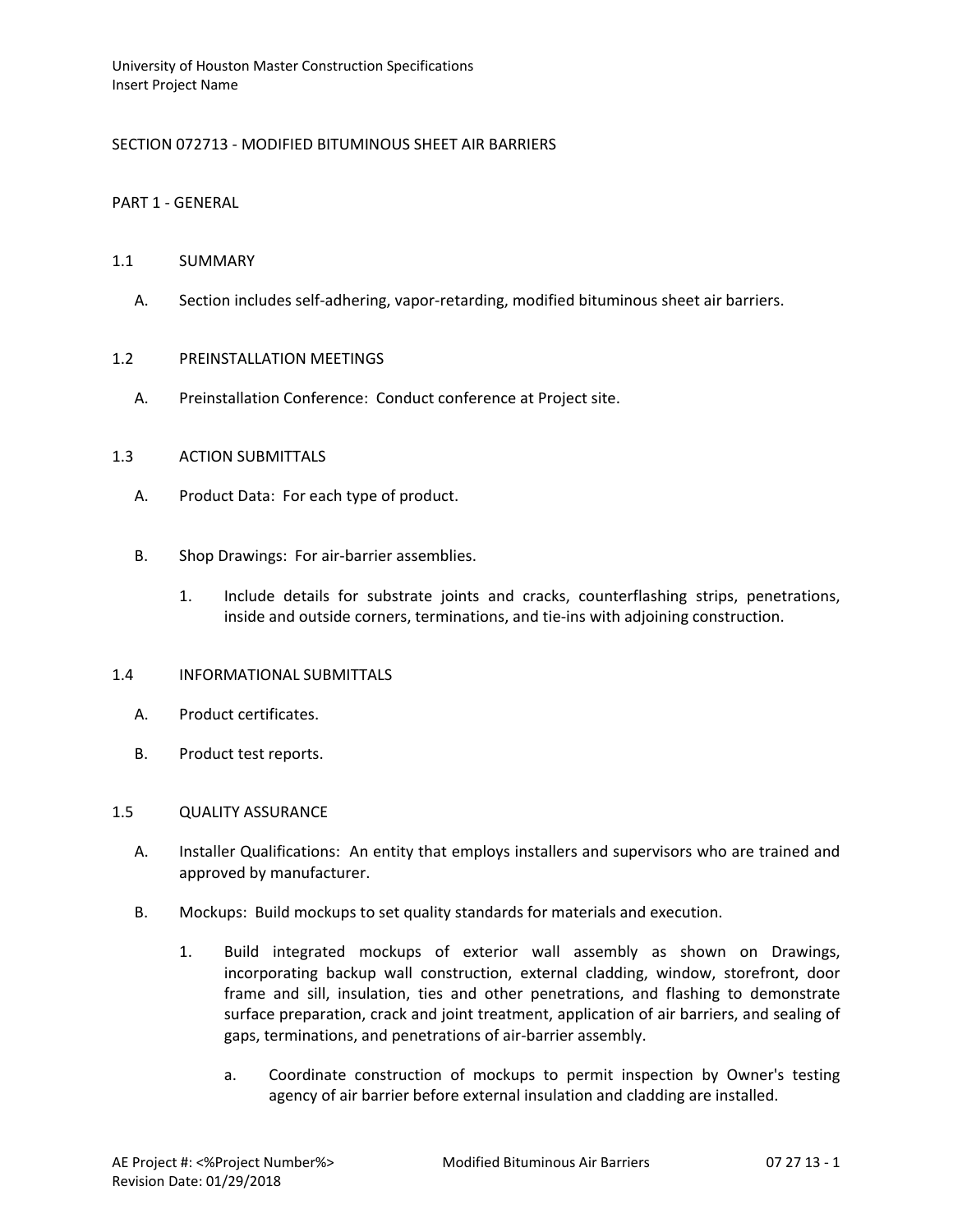b. Include junction with roofing membrane and foundation wall intersection.

# PART 2 - PRODUCTS

# 2.1 PERFORMANCE REQUIREMENTS

A. General: Air barrier shall be capable of performing as a continuous vapor-retarding air barrier and as a liquid-water drainage plane flashed to discharge to the exterior incidental condensation or water penetration. Air-barrier assemblies shall be capable of accommodating substrate movement and of sealing substrate expansion and control joints, construction material changes, penetrations, and transitions at perimeter conditions without deterioration and air leakage exceeding specified limits.

# 2.2 SELF-ADHERING SHEET AIR BARRIER

- A. Modified Bituminous Sheet: 40-mil- thick, self-adhering sheet consisting of 36 mils of rubberized asphalt laminated to a 4-mil- thick, cross-laminated polyethylene film with release liner on adhesive side.
	- 1. [Products:](http://www.specagent.com/LookUp/?ulid=6266&mf=04&src=wd) Subject to compliance with requirements, available products that may be incorporated into the Work include, but are not limited to, the following
		- a. [Henry Company;](http://www.specagent.com/LookUp/?uid=123456830761&mf=04&src=wd) Blueskin SA.
		- b. [Grace, W. R. & Co. -](http://www.specagent.com/LookUp/?uid=123456830760&mf=04&src=wd) Conn.; Perm-A-Barrier Wall Membrane
		- c. [Tremco Incorporated, an RPM company;](http://www.specagent.com/LookUp/?uid=123456830763&mf=04&src=wd) ExoAir 110/110LT.
	- 2. Physical and Performance Properties:
		- a. Air Permeance: Maximum 0.004 cfm/sq. ft. of surface area at 1.57-lbf/sq. ft. pressure difference; ASTM E 2178.
		- b. Tensile Strength: Minimum 250 psi; ASTM D 412, Die C.
		- c. Ultimate Elongation: Minimum 200 percent; ASTM D 412, Die C.
		- d. Puncture Resistance: Minimum 40 lbf; ASTM E 154.
		- e. Water Absorption: Maximum 0.15 percent weight gain after 48-hour immersion at 70 deg F; ASTM D 570.
		- f. Vapor Permeance: Maximum 0.05 perm; ASTM E 96/E 96M, Water Method.

# 2.3 ACCESSORY MATERIALS

A. General: Accessory materials recommended by air-barrier manufacturer to produce a complete air-barrier assembly and compatible with primary air-barrier membrane.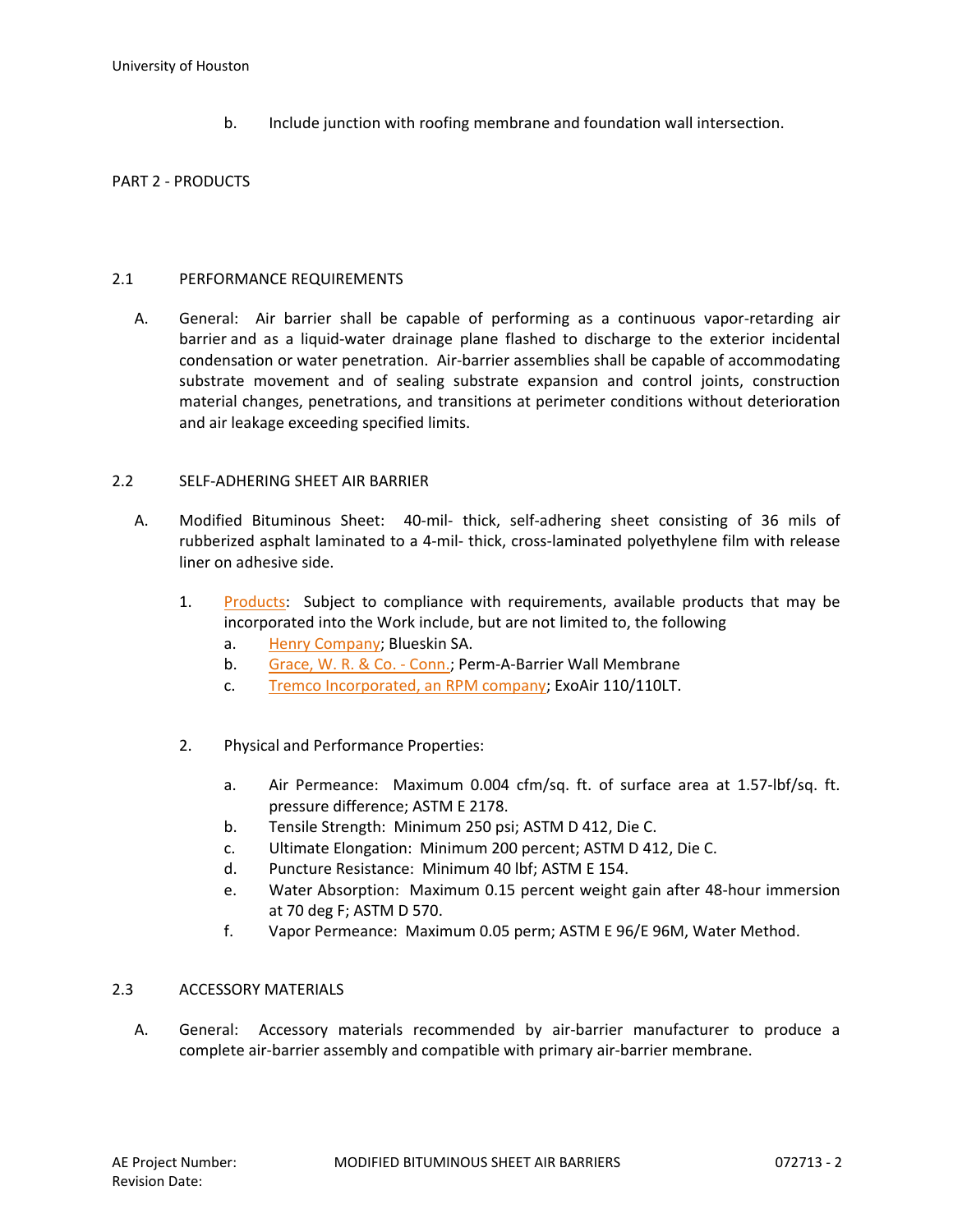- B. Termination Mastic: Air-barrier manufacturer's standard cold fluid-applied elastomeric liquid; trowel grade.
- C. Sprayed Polyurethane Foam Sealant: One- or two-component, foamed-in-place, polyurethane foam sealant, 1.5- to 2.0-lb/cu. ft. density; flame-spread index of 25 or less according to ASTM E 162; with primer and noncorrosive substrate cleaner recommended by foam sealant manufacturer.

# PART 3 - EXECUTION

# 3.1 SURFACE PREPARATION

- A. Mask off adjoining surfaces not covered by air barrier to prevent spillage and overspray affecting other construction.
- B. Remove fins, ridges, mortar, and other projections and fill honeycomb, aggregate pockets, holes, and other voids in concrete with substrate-patching membrane.
- C. Remove excess mortar from masonry ties, shelf angles, and other obstructions.
- D. Prepare, fill, prime, and treat joints and cracks in substrates. Remove dust and dirt from joints and cracks according to ASTM D 4258.
- E. At changes in substrate plane, apply sealant or termination mastic beads at sharp corners and edges to form a smooth transition from one plane to another.

# 3.2 INSTALLATION

- A. General: Install modified bituminous sheets and accessory materials according to air-barrier manufacturer's written instructions and according to recommendations in ASTM D 6135.
	- 1. When ambient and substrate temperatures range between 25 and 40 deg F, install selfadhering, modified bituminous air-barrier sheet produced for low-temperature application. Do not install low-temperature sheet if ambient or substrate temperature is higher than 60 deg F.
- B. Apply primer to substrates at required rate and allow it to dry. Limit priming to areas that will be covered by air-barrier sheet on same day. Reprime areas exposed for more than 24 hours.
	- 1. Prime glass-fiber-surfaced gypsum sheathing with number of prime coats needed to achieve required bond, with adequate drying time between coats.
- C. Apply and firmly adhere modified bituminous sheets horizontally over area to receive air barrier. Accurately align sheets and maintain uniform 2-1/2-inch- minimum lap widths and end laps. Overlap and seal seams, and stagger end laps to ensure airtight installation.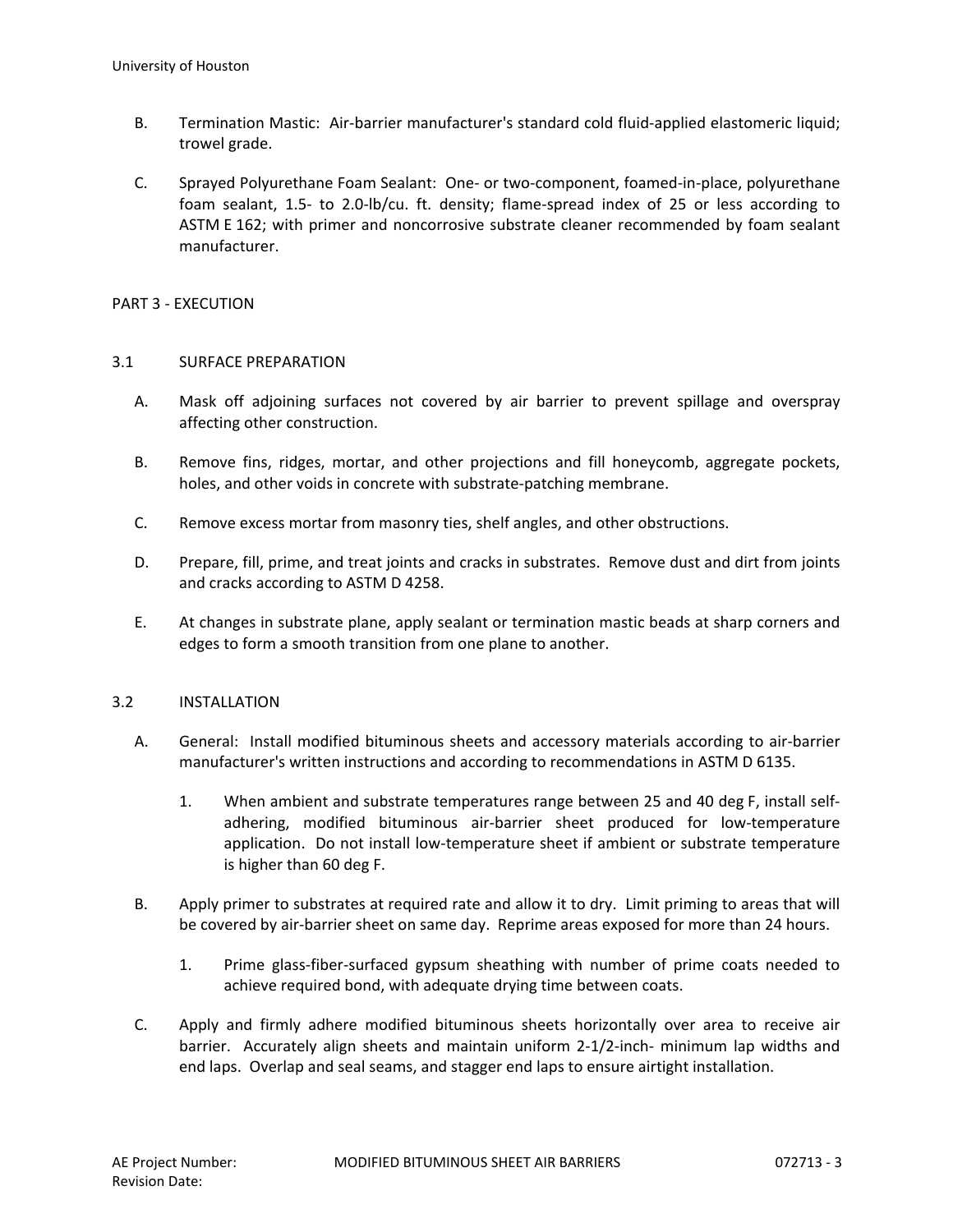- 1. Apply sheets in a shingled manner to shed water without interception by any exposed sheet edges.
- 2. Roll sheets firmly to enhance adhesion to substrate.
- D. Seal top of through-wall flashings to air-barrier sheet.
- E. Seal exposed edges of sheet at seams, cuts, penetrations, and terminations not concealed by metal counterflashings or ending in reglets with termination mastic.
- F. Install air-barrier sheet and accessory materials to form a seal with adjacent construction and to maintain a continuous air barrier.
- G. Connect and seal exterior wall air-barrier membrane continuously to roofing-membrane air barrier, concrete below-grade structures, floor-to-floor construction, exterior glazing and window systems, glazed curtain-wall systems, storefront systems, exterior louvers, exterior door framing, and other construction used in exterior wall openings, using accessory materials.
- H. Wall Openings: Prime concealed, perimeter frame surfaces of windows, curtain walls, storefronts, and doors. Apply transitions and flashing so that a minimum of 3 inches of coverage is achieved over each substrate. Maintain 3 inches of full contact over firm bearing to perimeter frames with not less than 1 inch of full contact.
- I. Fill gaps in perimeter frame surfaces of windows, curtain walls, storefronts, doors, and miscellaneous penetrations of air-barrier membrane with foam sealant.
- J. At end of each working day, seal top edge of air-barrier material to substrate with termination mastic.
- K. Repair punctures, voids, and deficient lapped seams in air barrier. Slit and flatten fishmouths and blisters. Patch with air-barrier sheet extending 6 inches beyond repaired areas in all directions.
- L. Do not cover air barrier until it has been tested and inspected by Owner's testing agency.
- M. Correct deficiencies in or remove air barrier that does not comply with requirements; repair substrates and reapply air-barrier components.

# 3.3 FIELD QUALITY CONTROL

- A. Testing Agency: Owner will engage a qualified testing agency to perform tests and inspections.
- B. Inspections: Air-barrier materials, accessories, and installation are subject to inspection for compliance with requirements.
- C. Tests: As determined by Owner's testing agency from among the following tests:
	- 1. Quantitative Air-Leakage Testing: Air-barrier assemblies will be tested for air leakage according to ASTM E 783.